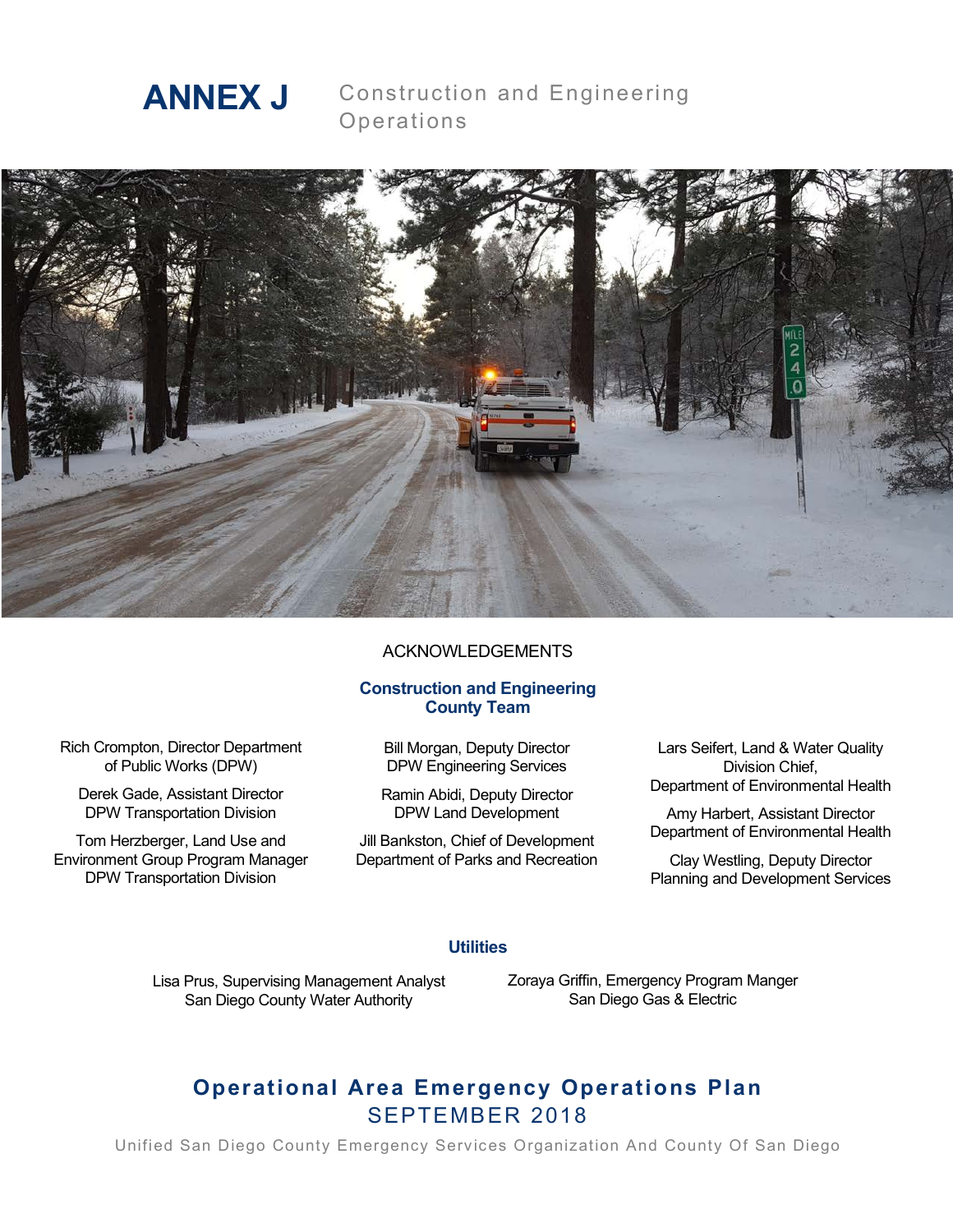#### **EXECUTIVE SUMMARY**

This annex describes the management of public works functions and defines the role of public works departments at the County and City levels. Tasks include providing supervision for the repair, modification, and/or construction of emergency facilities and housing, inspecting damaged structures, and restoring, maintaining and operating essential services.

#### **TABLE OF CONTENTS**

| General                                   |    |
|-------------------------------------------|----|
| <b>Concept of Operations</b>              | 3  |
| <b>Organization and Assignment</b>        |    |
| of Responsibilities                       | 3  |
| <b>Direction, Control or Coordination</b> | 8  |
| <b>Information Collection and</b>         |    |
| <b>Dissemination</b>                      | 9  |
| Communications                            | 9  |
| Administration, Finance, and              |    |
| Logistics                                 | 10 |
| <b>Annex Development and</b>              |    |
| <b>Maintenance</b>                        | 11 |
| <b>Authorities and References</b>         | 11 |
| <b>Appendix/Attachments</b>               | 13 |
|                                           |    |

**Appendices 16**

#### **GENERAL**

#### **INTRODUCTION**

THIS ANNEX DESCRIBES THE CONSTRUCTION AND ENGINEERING OPERATIONS FUNCTIONS REQUIRED TO REDUCE HAZARDS, ESTABLISH CONTROL, AND RESTORE CITY, COUNTY, SPECIAL DISTRICT OPERATIONS AND ESSENTIAL SERVICES IN THE EVENT OF AN EMERGENCY INCIDENT.

Construction and Engineering Operations consists of public works and engineering-related support, transportation, and utilities. Activities within the scope of this function include conducting pre and post-incident assessment of public works and infrastructure; executing emergency contract support for life-saving and life-sustaining services; providing technical assistance to include engineering expertise, construction management, and contracting and real estate services; and providing emergency repair of damaged infrastructure and critical facilities.

This annex describes the basic concepts in coordinating and organizing the capabilities and resources of local government to facilitate the delivery of services, technical assistance, engineering expertise, construction management, and other support to prevent, prepare for, respond to, and/or recover from an incident of extreme significance. While local agencies have individual construction and engineering responsibilities, Annex J serves as a unifying document in the event of a major disaster.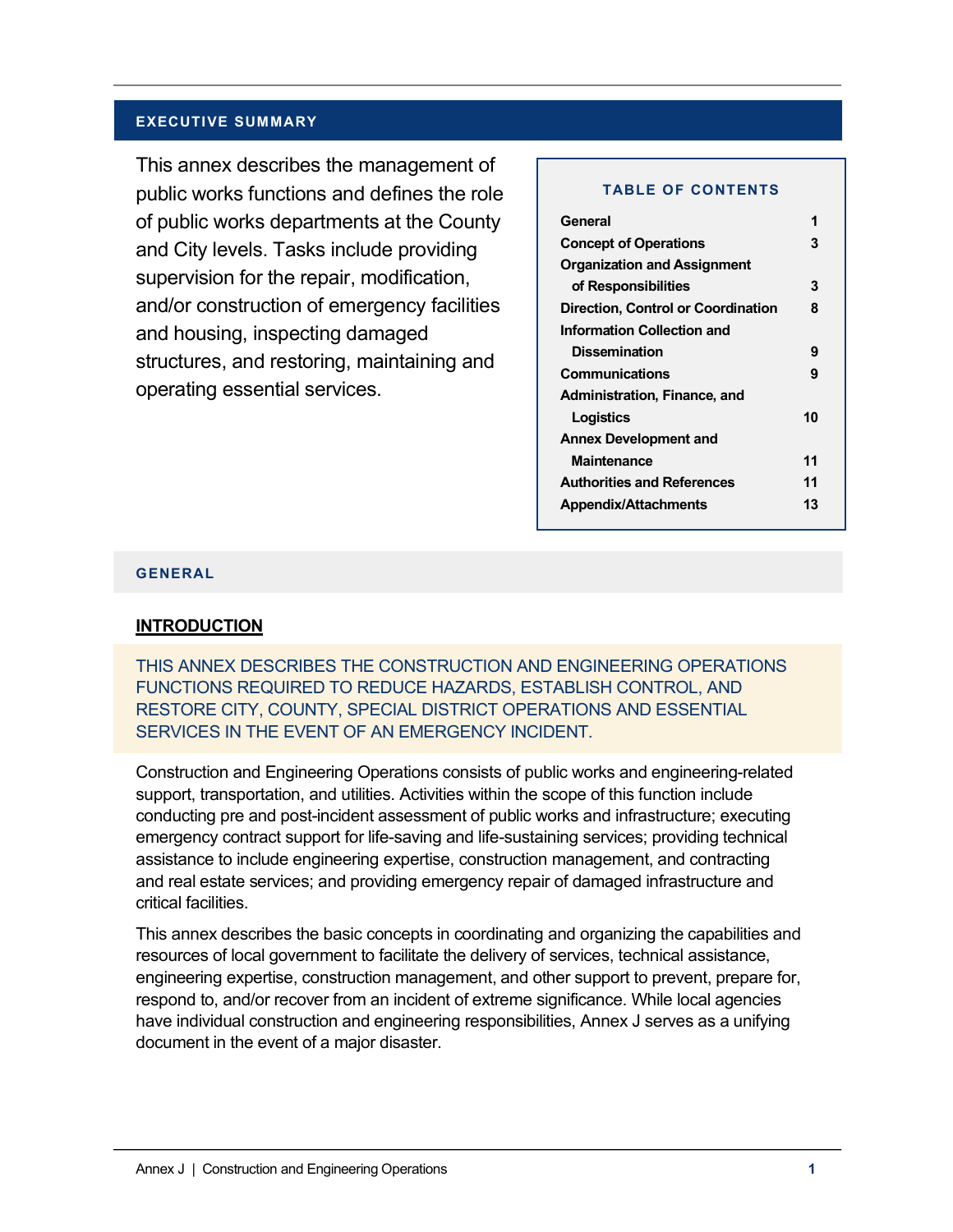# **PURPOSE**

The various roles and responsibilities involved in responding to and recovering from an emergency event within the San Diego County Operational Area (OA) are clarified within this annex. Additionally, the interaction between responding parties, mutual aid provisions, and types of information gathered to aid in the response and recovery effort is outlined.

# **SCOPE**

The scope of the Construction and Engineering Operations role includes:

- Completing infrastructure risk and vulnerability assessments.
- Documenting structure damage and supporting arrangements for stabilization or destruction of immediate hazards to public health and safety.
- Coordinating structural specialist inspections of mass care facilities and urban search and rescue operations.
- Supporting procurement of emergency commodities and services necessary to save and sustain life, such as potable water, ice, and generators.



- Monitoring and supporting clearance, removal, and disposal of contaminated and uncontaminated debris from public property or in support of clearing roads. This may include waste sampling, classification, packaging, transportation, treatment, demolition, and disposal of contaminated debris and soil.
- Providing emergency repair of damaged infrastructure and critical public facilities. This may include, but is not limited to:
	- o Transportation systems roads, bridges, airports, railway and shipping systems.
	- o Environmental systems waterways, habitats, coastal erosion and landslides.
	- o Domestic utilities water, electrical, natural gas, and sewer systems.
	- o Structural systems foundation, building components and contents.
- Restoring critical navigation, flood control, and other water infrastructure systems.

### **PLANNING BASIS**

Pre-planning and preparedness are essential to an effective emergency response and recovery effort. During an emergency, each jurisdiction relies first on its own resources. In the event a jurisdiction or agency is unable to fulfill their needs independently, it may request resources through existing mutual aid or assistance agreements or request assistance using the Master Mutual Aid Agreement (MMAA) throughout the OA.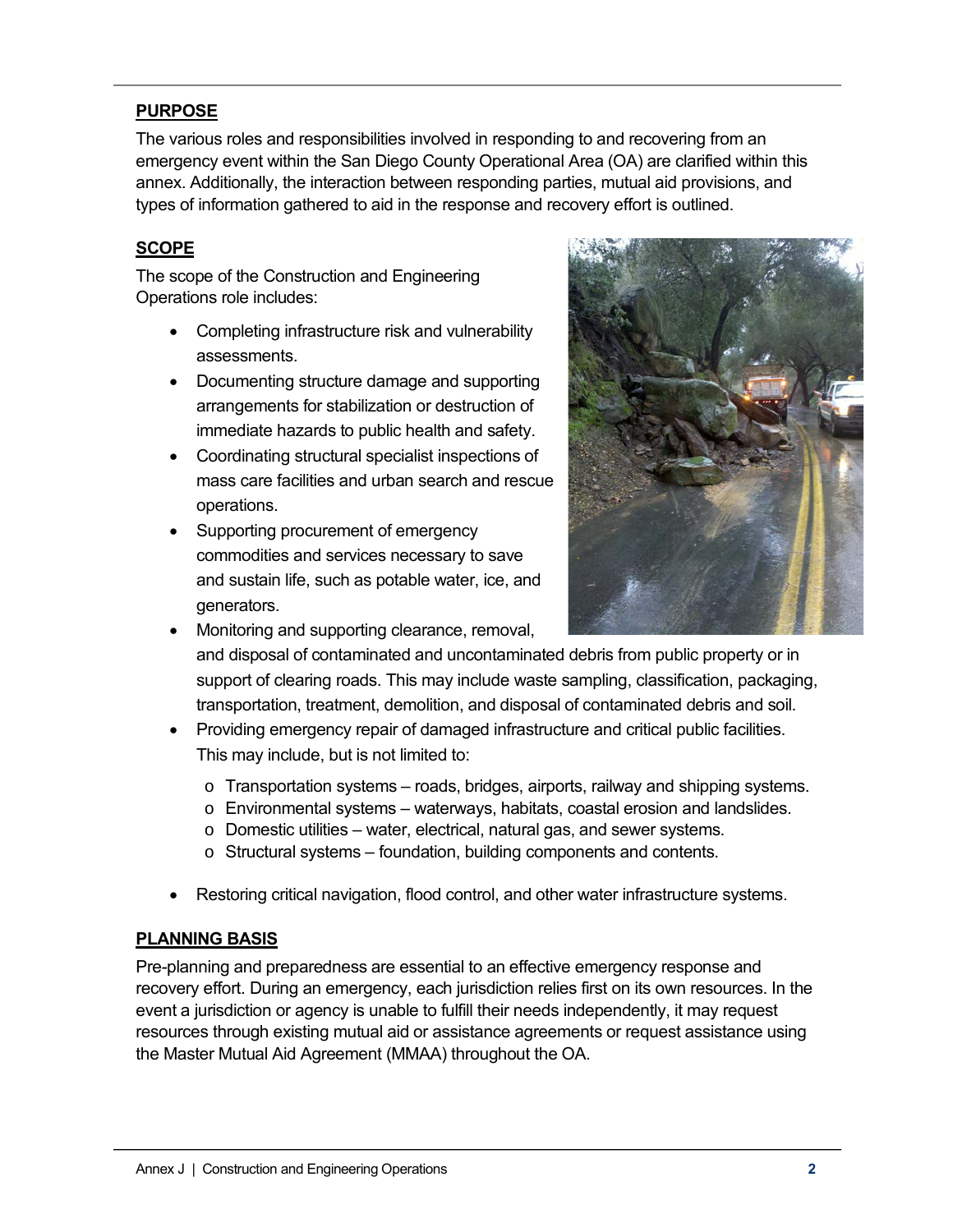### WHOLE COMMUNITY APPROACH

The San Diego Operational Area is committed to achieving and fostering a whole community emergency management system that is fully inclusive of individuals with disabilities and others with access and functional needs. For further details on our whole community approach to emergency management, which includes the integration of inclusive emergency management practices, refer to the EOP Basic Plan.

#### **CONCEPT OF OPERATIONS**

### **POLICIES AND PROCEDURAL GUIDELINES**



The following general procedures have been developed to provide guidance in the implementation of this annex:

## EMERGENCY WORK STATION

All Public Works Agency personnel should have a designated emergency workstation. This will generally be the station they normally report to during regular work hours unless a different emergency workstation has been previously assigned.

### ALTERNATE EMERGENCY WORK STATION

In the event that Public Works normal or emergency work stations are inoperable as a result of the disaster, or staff cannot get to their normal or emergency work stations, employees should report to the nearest appropriate alternate work station.

## REPORTING PROCEDURES DURING PLAN ACTIVATION

Unless assigned to an emergency station, personnel will report to their regular workstation. When assigned to an emergency workstation prior to the emergency, or if telephone communications are disrupted, personnel will report in person to their workstation.

### OPERATIONAL AREA

The OA covered under this annex is the entire county and all cities. County DPW responsibilities are within the unincorporated areas of San Diego County. When requested by proper authority, mutual aid services within incorporated cities and adjacent counties can be provided.

## DEPARTMENTAL OPERATIONS CENTERS (DOC'S)

All Public Works Agencies should designate alternate locations for their Departmental Operations Centers (DOCs) in the event that the primary location is inoperable. For example, the County DPW is headquartered at the County Operations Center (COC) in Kearny Mesa. In the event this facility was damaged to the extent that it could not serve as a DOC, the DOC would be located at Division I Headquarters in Spring Valley, as first choice, and then to Division II Headquarters in San Marcos, as second choice.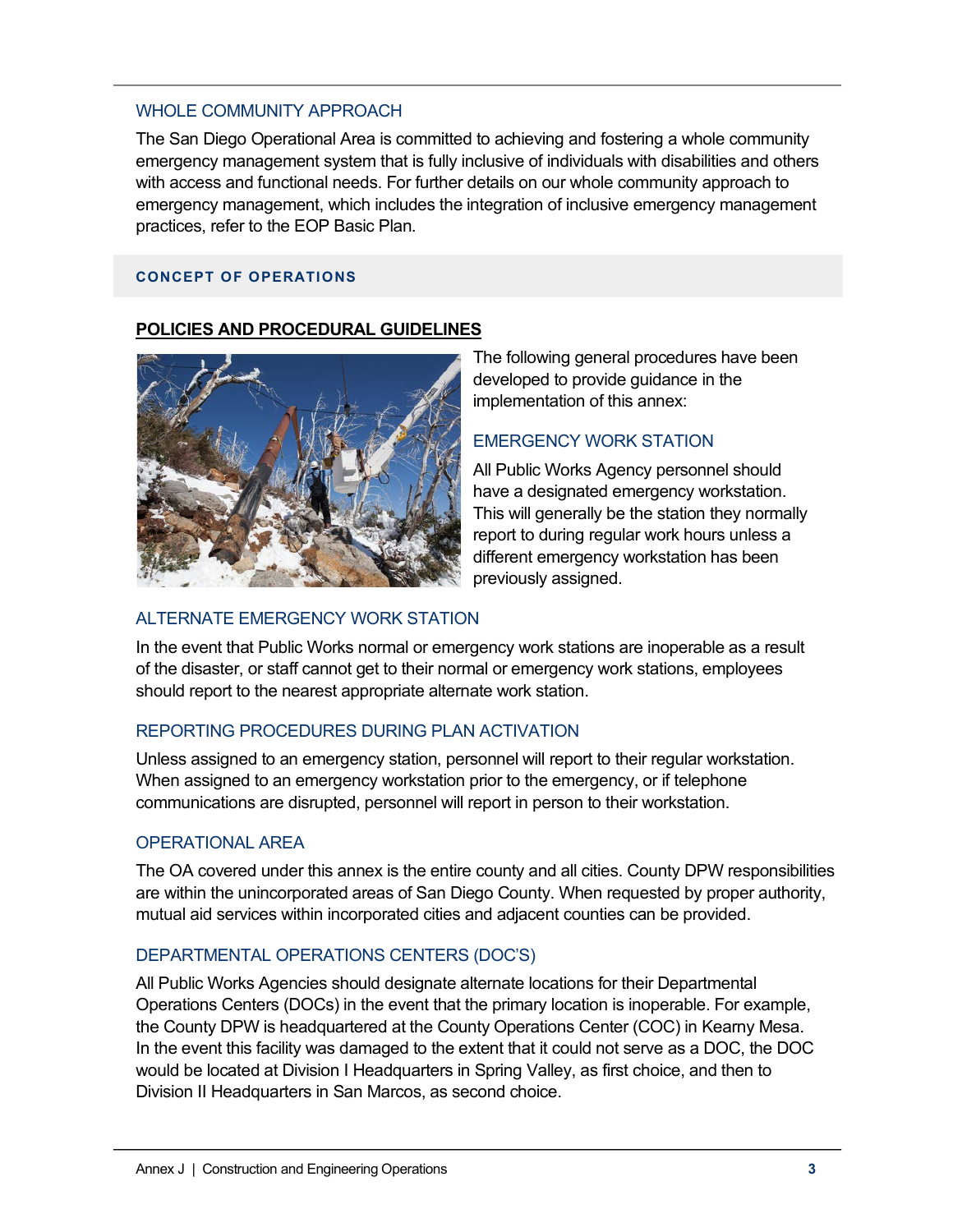#### **ORGANIZATION AND ASSIGNMENT OF RESPONSIBILITIES**

#### **ORGANIZATION**

Most Cities within the OA have Public Works Departments. In the event of a major emergency or disaster, the Director(s) of Public Works in the affected jurisdiction(s) will coordinate the implementation of this annex. In unincorporated areas of the county, this responsibility falls upon the County Public Works Director. In many instances because of size and complexity of the incident, some agencies/jurisdictions may not have the personnel to fill all the positions at the EOC as shown at the OA level. This may require the assistance of all affected and nonaffected agencies and special districts for additional resources.

### **ASSIGNMENT OF RESPONSIBILITIES/RESPONSIBILITIES OF LOCAL AGENCY**

Activities include but are not limited to the following:

- Reasonably exhaust local resources before calling for outside assistance.
- Render the maximum practicable assistance to all emergency stricken communities, under provisions of the San Diego County Mutual Aid Plans that are in place with the cities of the OA.
- Provide for receiving and disseminating information, data and directives.
- Maintain a call-back list of primary response personnel.
- Coordinate and conduct necessary training to adequately perform functions and responsibilities during emergencies.
- Provide department personnel to staff the Operational Area Emergency Operations Center (OA EOC).
- Provide department personnel to support public information officers with accurate messaging.
- Coordinate all interdepartmental contacts with other Deputy Directors.
- Coordinate with OA EOC Construction and Engineering Branch.
- Develop and maintain current records of road and flood conditions throughout their jurisdiction.
- Provide engineering and public service work. Tasks (where applicable) include:
	- o Restore, maintain and operate essential services within their jurisdiction:
		- Roads and bridges and/or traffic control devices
		- Storm drainage facilities
		- Wastewater disposal plants, trunk sewers and laterals
		- Airport facilities
		- Rural transportation facilities
		- Water infrastructure
	- o Repair, modify and/or construct emergency facilities and housing:
		- **Bridges**
		- Alternate road access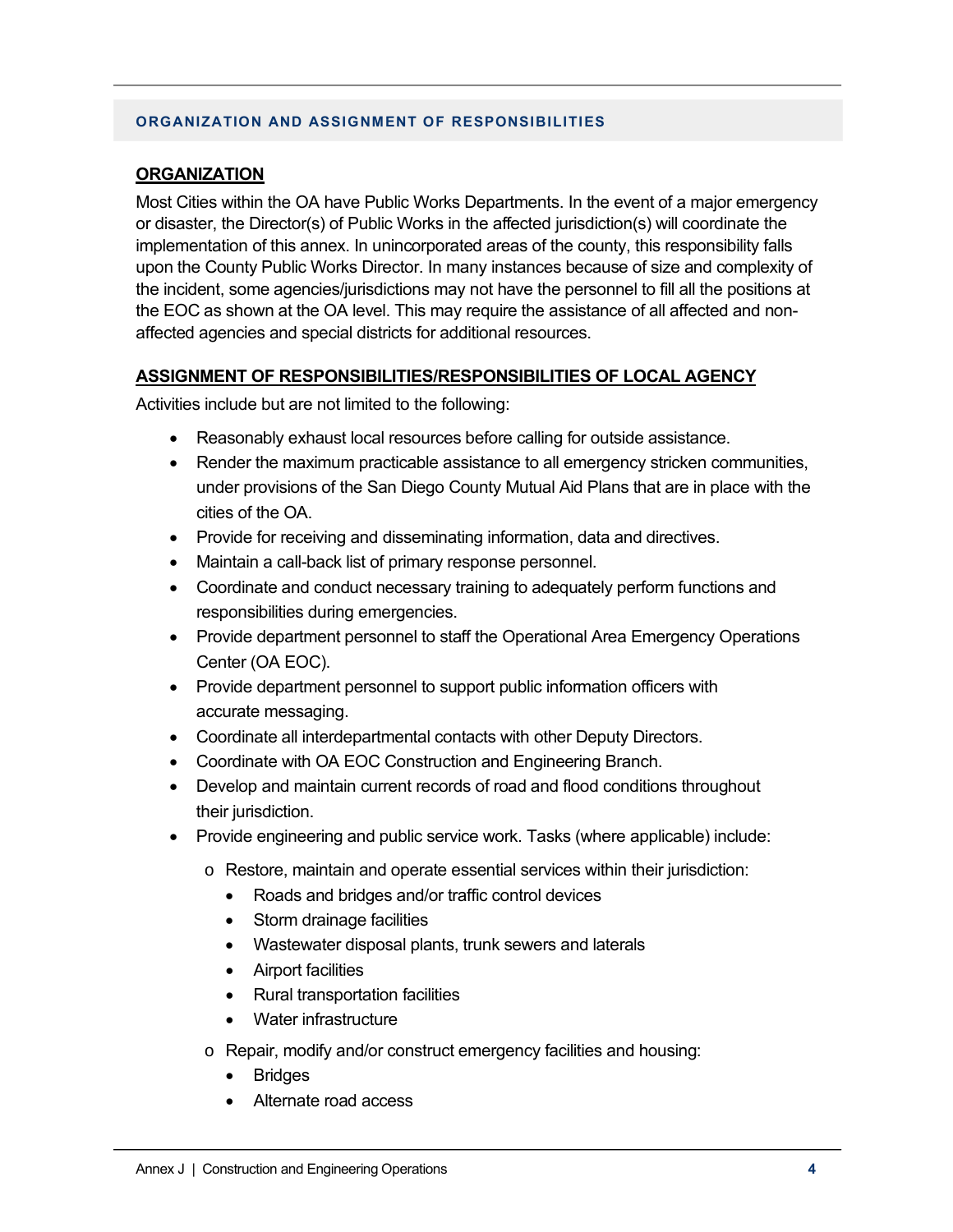- Alternate airport landing strips
- Temporary solid waste collection areas
- Temporary wastewater transmission lines
- Temporary potable water
- Temporary housing
- Provide engineering expertise and equipment to assist in search and rescue operations. Maintain an inventory of heavy equipment operators.
- Maintain an inventory of transportation resources and provide for procurement and allocation.

# **RESPONSIBILITIES OF COUNTY PUBLIC WORKS ADMINISTRATOR**

The County Deputy Director of Public Works/Transportation Division has the primary responsibility to respond for the department in the event of an emergency. During disaster conditions, the Deputy Director shall:

- Reasonably exhaust, or recognize the potential to exhaust, county resources before calling for outside assistance.
- Render the maximum practicable assistance to all emergency stricken communities, under provisions of the San Diego County Mutual Aid Plans that are in place with the cities of the OA.
- Provide for receiving and disseminating information, data and directives.
- Maintain a callback list of primary response personnel.
- Coordinate and conduct necessary training to adequately perform functions and responsibilities during emergencies.
- Provide department personnel to staff the OA EOC.
- Provide department personnel to staff the OA Joint Information Center (JIC).
- Coordinate all interdepartmental contacts with other Deputy Directors.
- Coordinate with City EOCs.
- Develop and maintain current records of road and flood conditions throughout their jurisdiction
- Provide engineering and public service work. Tasks (where applicable) include:
	- o Restore, maintain, and operate essential services within their jurisdiction:
		- Roads and bridges and/or traffic control devices
		- Storm drainage facilities
		- Wastewater disposal plants, trunk sewers and laterals
		- Airport facilities
		- Rural transportation facilities
	- o Repair, modify and/or construct emergency facilities and housing:
		- Bridges and alternate road access
		- Alternate airport landing strips
		- Temporary solid waste collection areas
		- Temporary wastewater transmission lines
		- Temporary housing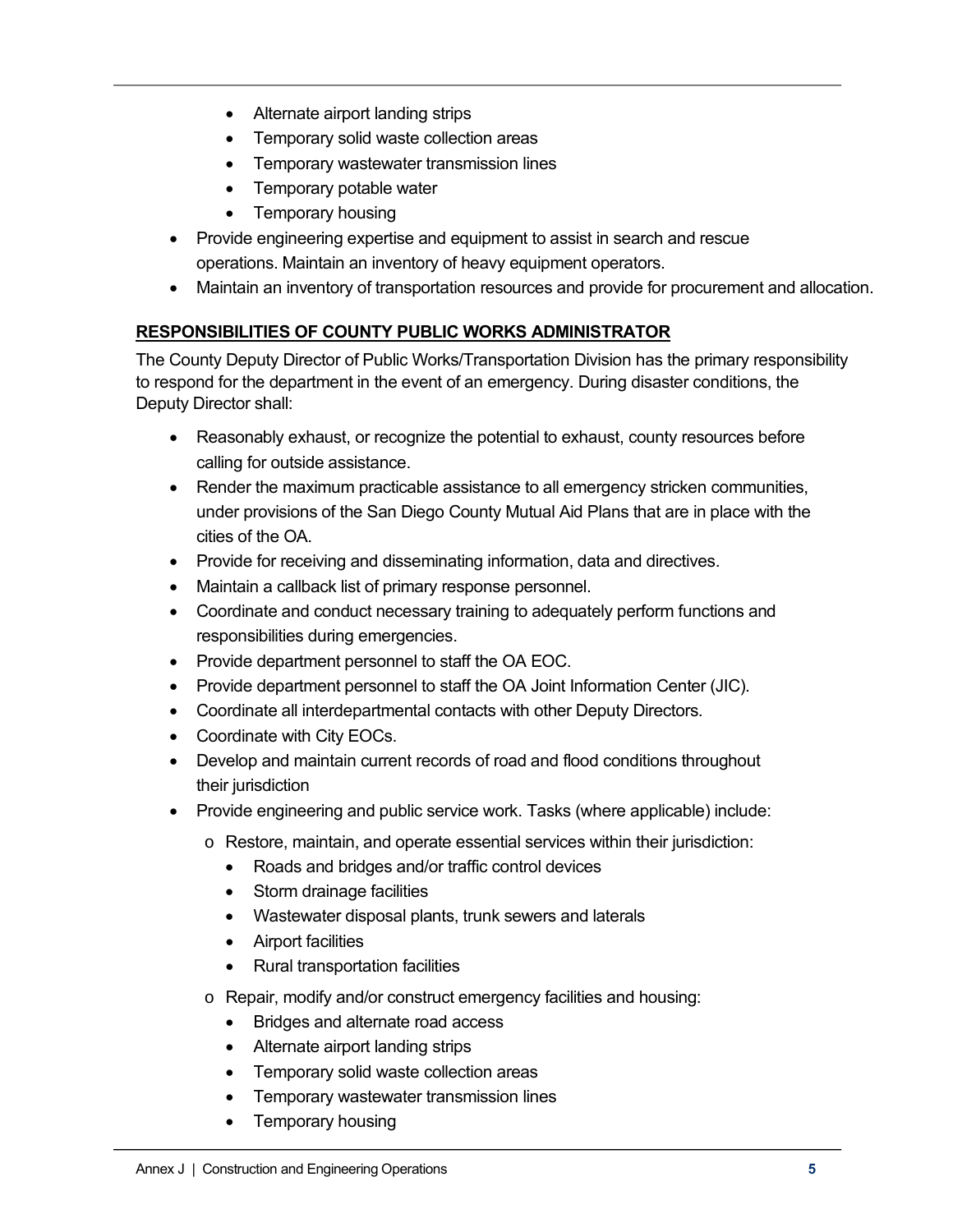- Provide engineering expertise and equipment to assist in search and rescue operations. Maintain an inventory of heavy equipment and equipment operators.
- Maintain an inventory of resources and provide for procurement and allocation of transportation resources.
- Utilize established emergency construction contracts and basic order agreements for services and supplies to assist in emergency response and recovery efforts.
- Lead recovery process for the department to include damage assessments, tracking and analyzing costs.

# **CALIFORNIA DEPARTMENT OF TRANSPORTATION (CALTRANS)**

Dispatch field crews accordingly to assist the California Highway Patrol (CHP), other emergency responders, and the public with State highway closures, signage, and/or clearance activities in an effort to maintain and/or restore the State highway transportation network to safe and normal operating conditions.

The Caltrans EOC will be activated and staffed accordingly to provide centralized coordination, communication, command, and control of emergency operations and the management of resources. This would include monitoring and providing status of state highways within the region, communicating damage reports, and initiating emergency contracts where appropriate for repairs on the State highway system.

# **SAN DIEGO GAS AND ELECTRIC (SDG&E)**

Provide initial and updated SDG&E damage assessments to include: number of gas and electric outages, areas impacted and number of customers affected, overall estimated restoration time as well as estimated restoration times for each outage, workforce status including use of mutual assistance crews and any critical operational issues or conditions, current weather updates from proprietary system.

Initiate and coordinate SDG&E requests for assistance from the region via the OA EOC liaison and provide department personnel to staff the OA EOC.

# **SAN DIEGO COUNTY WATER AUTHORITY**

In an emergency in which the county's water supply or quality is affected, the Water Authority and its member agencies, Department of Environmental Health (DEH), California Department of Public Health (CDPH), County Public Health Officer (PHO), and OES will act in concert to:

- Conduct damage assessments and provide situation status
- Restore water systems and supply
- Ensure the quality of the water
- Determine need for supplemental drinking water
- Provide public notifications on the safety of the water
- Provide department personnel to staff the OA EOC

For additional information on Water Operations, see **Appendix A.**





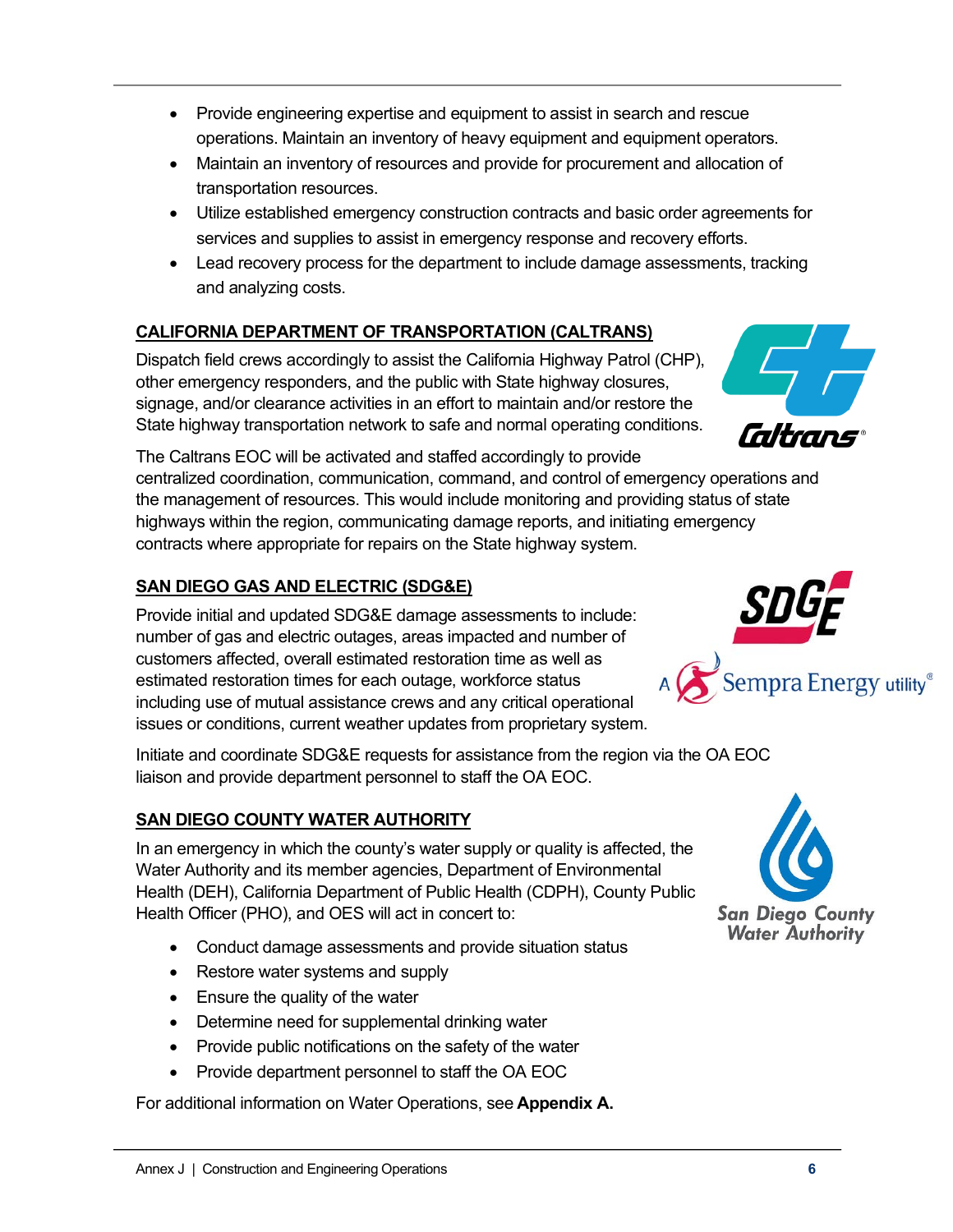

### **SUPPORT FUNCTIONS**

### DEPARTMENT OF GENERAL SERVICES

- Provide vehicles as needed
- Provide vehicle maintenance, repair and fueling services
- Provide architects, engineers, electricians and plumbers
- Provide communications support in the form of personnel and/or equipment

### PARKS AND RECREATION DEPARTMENTS

- Provide miscellaneous construction equipment and operators
- Provide staff for damage assessment activities, as well as for recovery efforts
- Provide land and/or community centers for staging and response efforts as needed

### PLANNING AND DEVELOPMENT SERVICES

- Provide structural engineers and building inspectors for damage assessment activities, as well as for recovery efforts
- Provide geologists for technical support

### CONSTRUCTION INDUSTRY

• Provide structural engineers and building inspectors for damage assessment activities, as well as for recovery efforts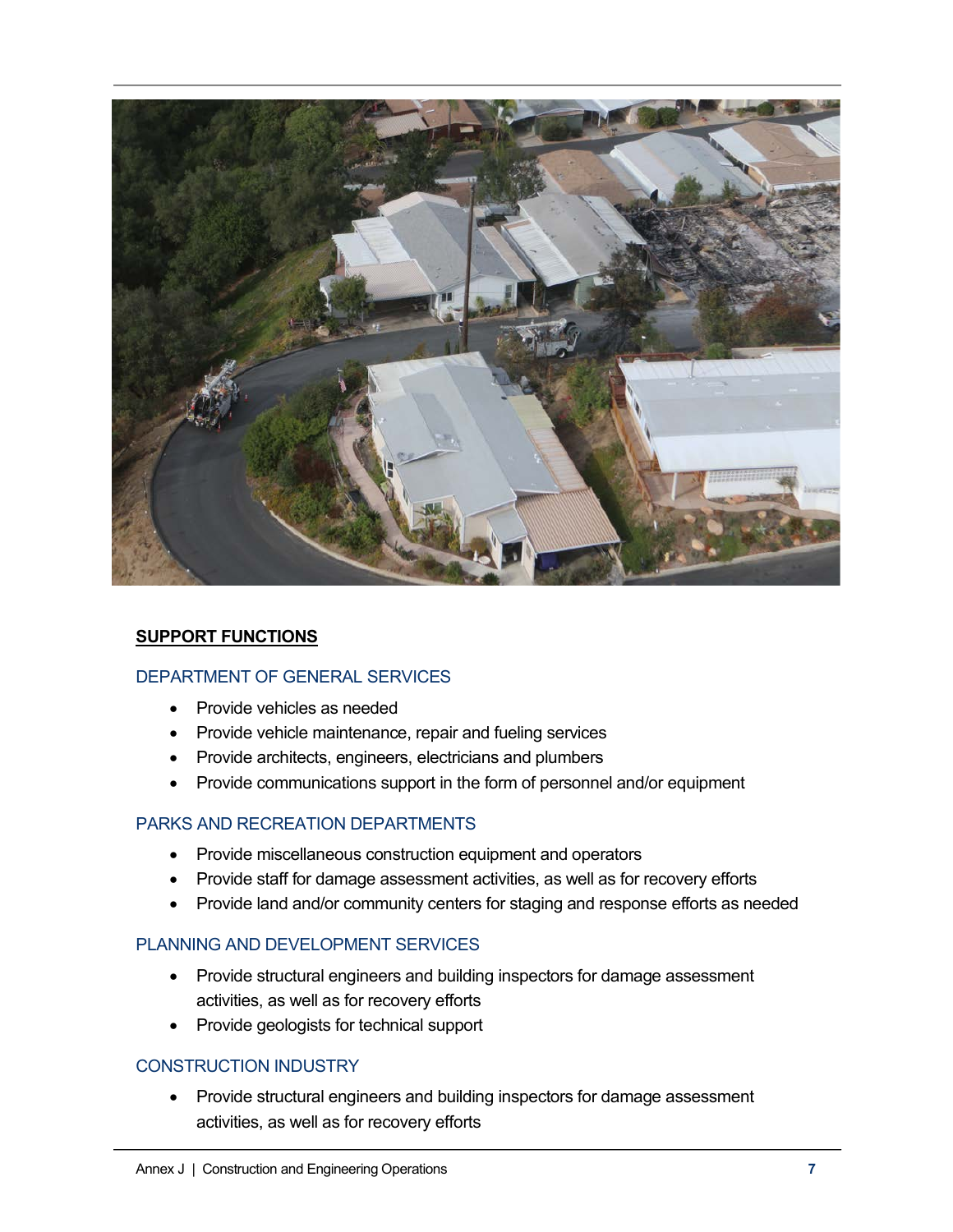## TRANSPORTATION INDUSTRY

- Provide ground and rail transportation, including operators, for emergency transportation and evacuation, including transportation for people with disabilities and others with access and functional needs
- Provide additional vehicular support

## FIRE AND LIFE SAFETY DEPARTMENT

- Respond to requests for rescue and treatment following Annex B and the California State Mutual Aid Plan
- Provide emergency structural stabilization and hazard abatement for damage assessment activities, as well as for recovery efforts

### **DIRECTION, CONTROL, OR COORDINATION**

## **ACTIVATION AND TERMINATION**

Activation and termination of this annex shall be by the direction of:

- The County Chief Administrative Officer (CAO) as the Coordinator of Emergency Services for disasters/emergencies in the OA and the Director of Emergency Services for disasters/emergencies in the unincorporated area
- A designated Deputy CAO
- The Director of OES or a designated representative
- The Director of DPW

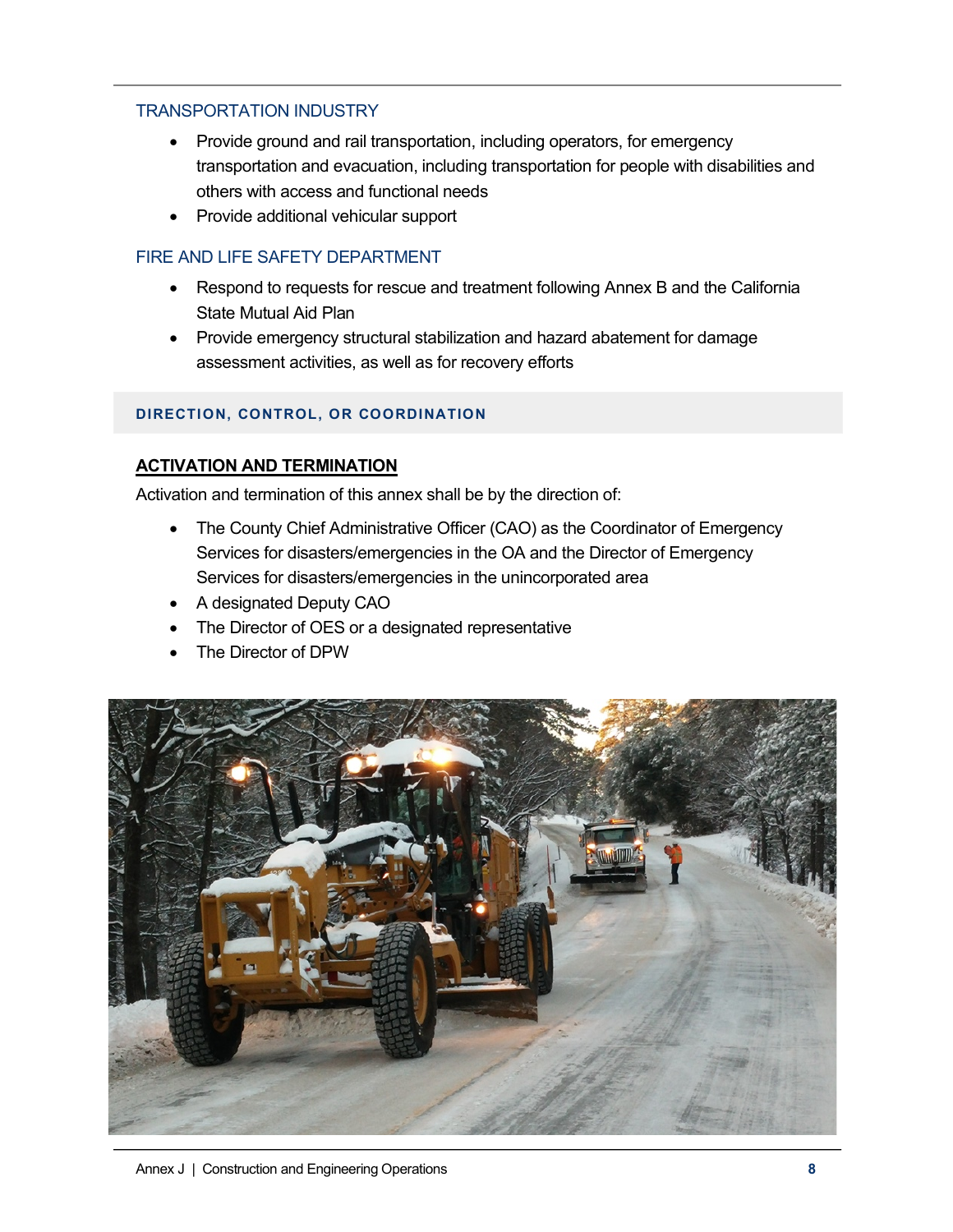Activation normally occurs based on the following:

- Notification by OES that the scope of an emergency will exceed local resources
- A disaster which by its nature or severity automatically initiates activation of the plan, and/or
- A public media announcement that a disaster has occurred and that all personnel are to report to their disaster assignments

Deactivation is normally accomplished by a phase-down procedure and a return to normal, pre-disaster operations. Operations then revert to activities for reconstituting local government activities, as needed and as directed by the Unified Disaster Council (UDC) in accordance with standing policies and unified agreements.

### **INFORMATION COLLECTION AND DISSEMINATION**

## **TYPES OF INFORMATION TO BE RELAYED**

Certain information should be relayed immediately to respective division and administration offices, to the San Diego Sheriff's Dispatch Center, to the Land Use Environmental Group (LUEG) Public Information Officer, and to the OA EOC if activated. Pertinent information to be relayed includes:

- Road closures and re-openings
- Inoperative wastewater pumping stations
- Inoperative water pollution control facilities
- Closed airports or runways, and re-openings
- Flooded dip crossings
- Isolated communities
- Closed, isolated or blacked out County facilities
- Major slides, washouts or culvert failures
- Major snow operations

### **COMMUNICATIONS**

### **EFFECTIVE COMMUNICATIONS**

Quick and effective communication is vital to the Department's emergency response and recovery operations. The communications system provides the basis for effectively coordinating these efforts, and to provide timely damage assessment information.

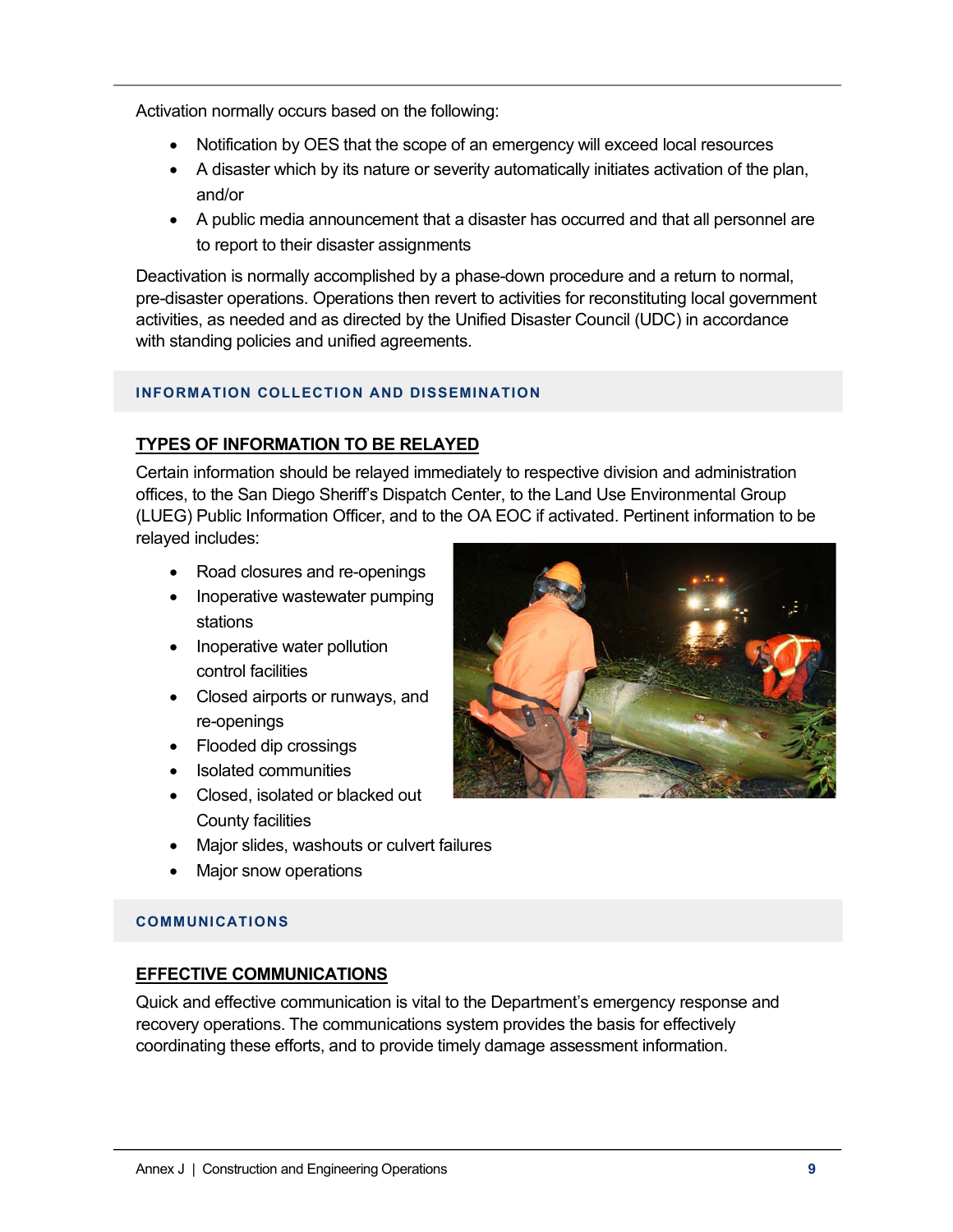# **COMMUNICATIONS MAINTENANCE RESPONSIBILITY**

The Wireless Services Unit of the Sheriff's Department has responsibility for operation and maintenance of all Public Works communications equipment. They should be contacted for information or problems regarding the system.

## **ELEMENTS OF PUBLIC WORKS COMMUNICATIONS SYSTEM**

The primary elements of DPW's communications system are the telephone system and radio network. Support for the communications systems in the event of breakdown consists of messenger traffic to hand-deliver messages and the Auxiliary Communication Service (ACS) to supplement or back up the phone and radio systems.

# **INDIVIDUAL RESPONSIBILITY FOR COMMUNICATING EMERGENCY STATUS**

It is the responsibility of all emergency response personnel to establish communications with their respective divisions, the Public Information Officer (PIO), and the OA EOC (if activated) as quickly as possible to keep them informed by radio, phone systems or relay messenger.

## **ADMINISTRATION, FINANCE, AND LOGISTICS**

Under SEMS, special districts are considered local governments. As such, they are included in the emergency planning efforts throughout the OA. The OA Emergency Organization, in accordance with SEMS, supports and is supported by:

- Cities within the OA
- The County of San Diego
- Special Districts
- Other Counties
- The State of California
- The Federal Government

NIMS provides a consistent nationwide template to enable Federal, State, local, and tribal governments and private-sector and non-governmental organizations to work together effectively. NIMS also enables these entities to efficiently prepare for, prevent, respond to, and recover from domestic incidents, regardless of cause, size, or complexity, including acts of catastrophic terrorism.

Mutual aid, including personnel, supplies, and equipment, is provided in accordance with the California Master Mutual Aid Agreement, and other OA Mutual Aid Agreements.

The private sector is an important part of the emergency organization. Business and industry own or have access to substantial response and support resources, including functional needs support services (FNSS). Community Based Organizations (CBOs) or Non-Governmental Organizations (NGOs) provide valuable resources before, during, and after a disaster. These resources can be effective assets at any level. OES has established the ReadySanDiego Business Alliance which will have a connection to the OA EOC via a business liaison.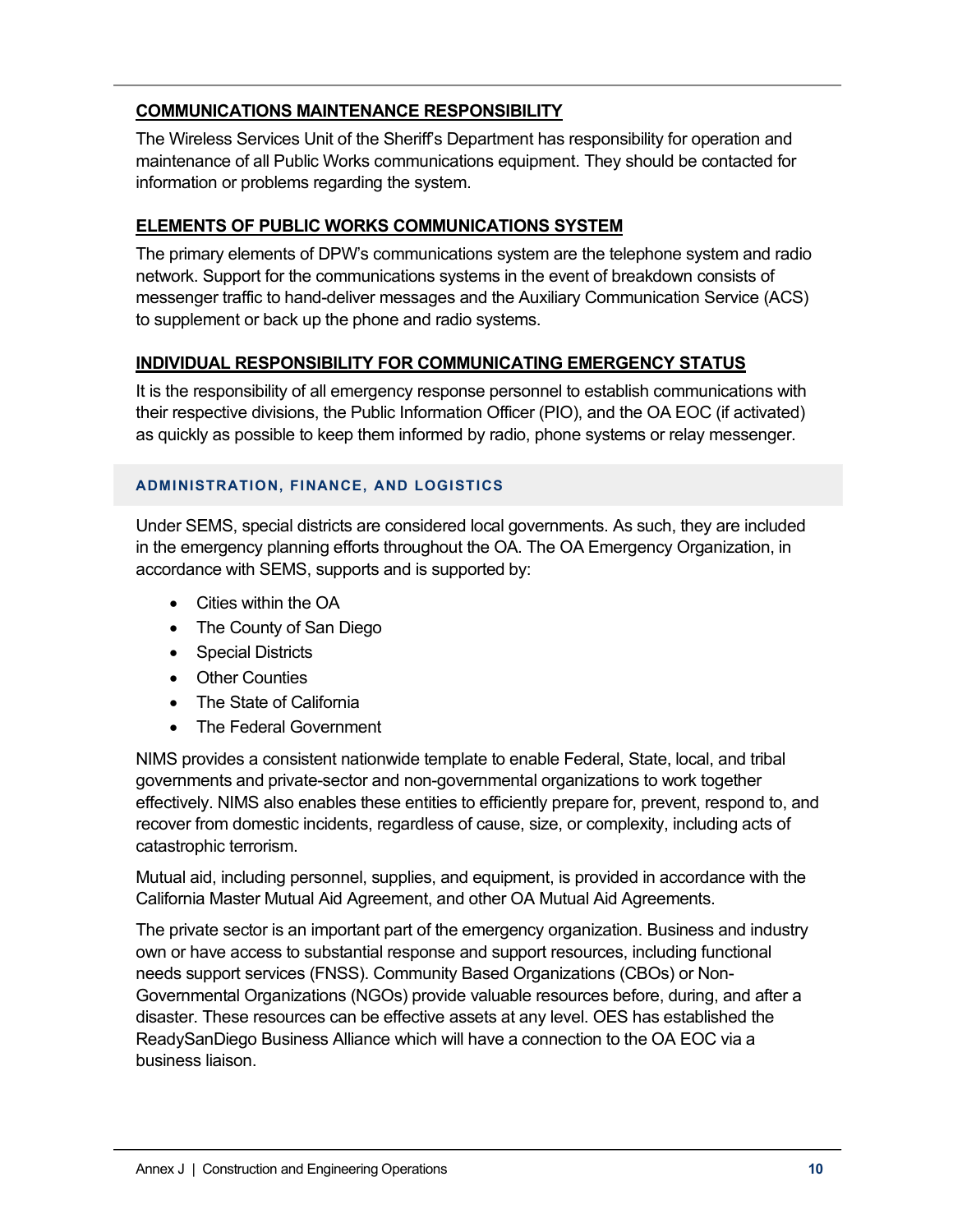There are some City and County personnel who do not have specific task assignments. They are automatically designated by State Law as Disaster Service Workers (DSW) during a disaster, and serve in the response effort.

- "ALL PUBLIC EMPLOYEES AND ALL REGISTERED VOLUNTEERS OF A JURISDICTION HAVING AN ACCREDITED DISASTER COUNCIL ARE DISASTER SERVICE WORKERS," per Government Code Title I, Division 4, Chapter 8, and Labor Code, Part I, Division 4, Chapters 1 and 10.
- The term public employees include all persons employed by the State, or any County, City or public district.
- Private sector personnel and volunteers can be quickly registered by OES as DSWs, which provides Workers Compensation and liability coverage. OES maintains a list of pre-registered volunteers affiliated with volunteer organizations that have been signed up as DSWs.

# **ADMINISTRATION/LOGISTICS**

Through the Department of Purchasing and Contracting, the Logistics Section of the OA EOC maintains a variety of prepositioned contracts, including those with services providing functional needs. The Logistics Section is also able to secure emergency contracts in the event that no prepositioned contract is in place.

Emergency Purchasing Cards are available to purchase supplies necessary for operations in the field and the OA EOC. Purchases will be in accordance with established County policies.

# **DOCUMENTATION**

It is imperative that local government maintain records of all information necessary for restoration of normal operations. Record retention includes offsite storage of vital digital and paper-based data that can be readily accessible.

Digital records are routinely backed up and stored separately from the hard drives. All personnel records are stored by the County Department of Human Resources at several locations throughout the OA.

The Logistics Section will coordinate with the Planning Section Documentation Unit Leader to ensure all documentation is being collected and recorded for reimbursement purposes.

## **ANNEX DEVELOPMENT AND MAINTENANCE**

This annex is a product of the OA Emergency Operations Plan (EOP). As such, the policies, procedures, and practices outlined in the OA EOP govern this annex. OES coordinates the maintenance and updates of this annex every four years, in accordance with the maintenance schedule established for the OA EOP. Record of changes, approval, and dissemination of the OA EOP will also apply to this annex.

Updates to the appendices or attachments in this annex can be made before such time for multiple reasons, including but not limited to changes in policy/procedure, improvements and recommendations based on real life events or exercises, etc. Recommended changes should be submitted to OES at oes@sdcounty.ca.gov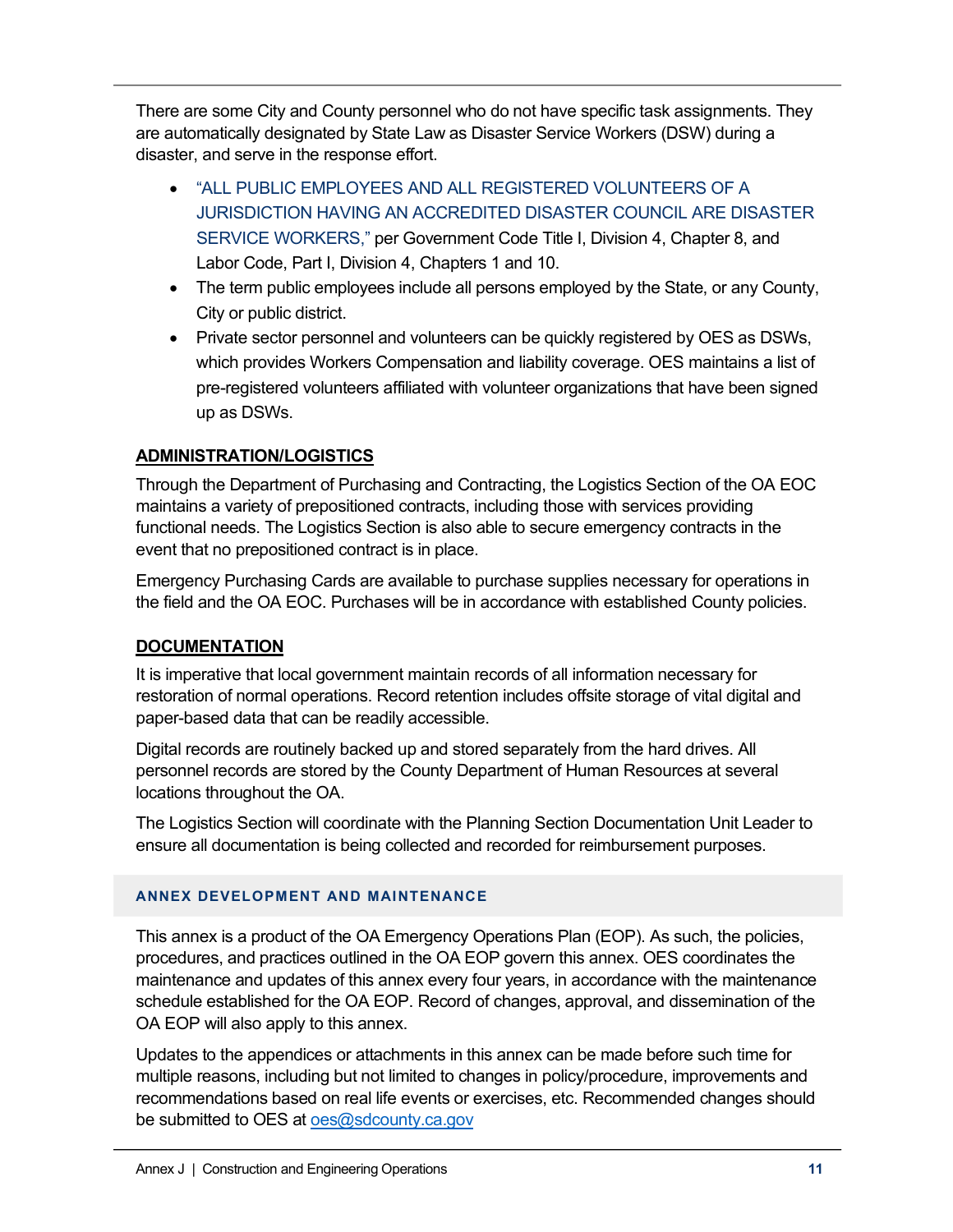#### **AUTHORITIES AND REFERENCES**

- Unified San Diego County Emergency Services Organization, Fifth Amended Emergency Services Agreement, 2005
- County of San Diego Emergency Services Ordinance No. 8183, dated December 15, 1992
- County of San Diego Resolution adopting the California Master Mutual Agreement, dated December 11, 1950
- California Emergency Services Act, Chapter 7 of Division 1 of Title 2 of the Government Code
- California Emergency Plan (October 2017) and sub-plans
- Article 9, Emergency Services, Section 8605 of the Government Code, Operational Areas
- Petris (SEMS) SB 1841 Chapter 1069 Amendments to the Government Code, Article 7, California Emergency Services Act
- California Master Mutual Aid Agreement
- California Fire and Rescue Emergency Plan
- Incident Command System, Field Operations Guide, ICS 420-1
- San Diego County Mutual Aid Agreement for Fire Departments
- San Diego County Animal Control Mutual Aid Agreement
- California Law Enforcement Mutual Aid Plan
- California Coroners Mutual Aid Plan
- Public Works Mutual Aid Plan.
- San Diego County Multi-Jurisdictional Hazard Mitigation Plan, October 2017
- San Diego Urban Area Tactical Interoperable Communications Plan, February 2006
- San Diego County Terrorist Incident Emergency Response Protocol, Draft, October 2010
- Unified San Diego County Emergency Services Organization Resolution adopting the National Incident Management System dated September 15, 2005
- California Government Code § 8593.3 (2016) Accessibility to Emergency Information and Services
- Twenty-First Century Communications and Video Accessibility Act of 2010
- Telecommunications Act of 1996
- Web Content Accessibility Guidelines (WCAG) 2.0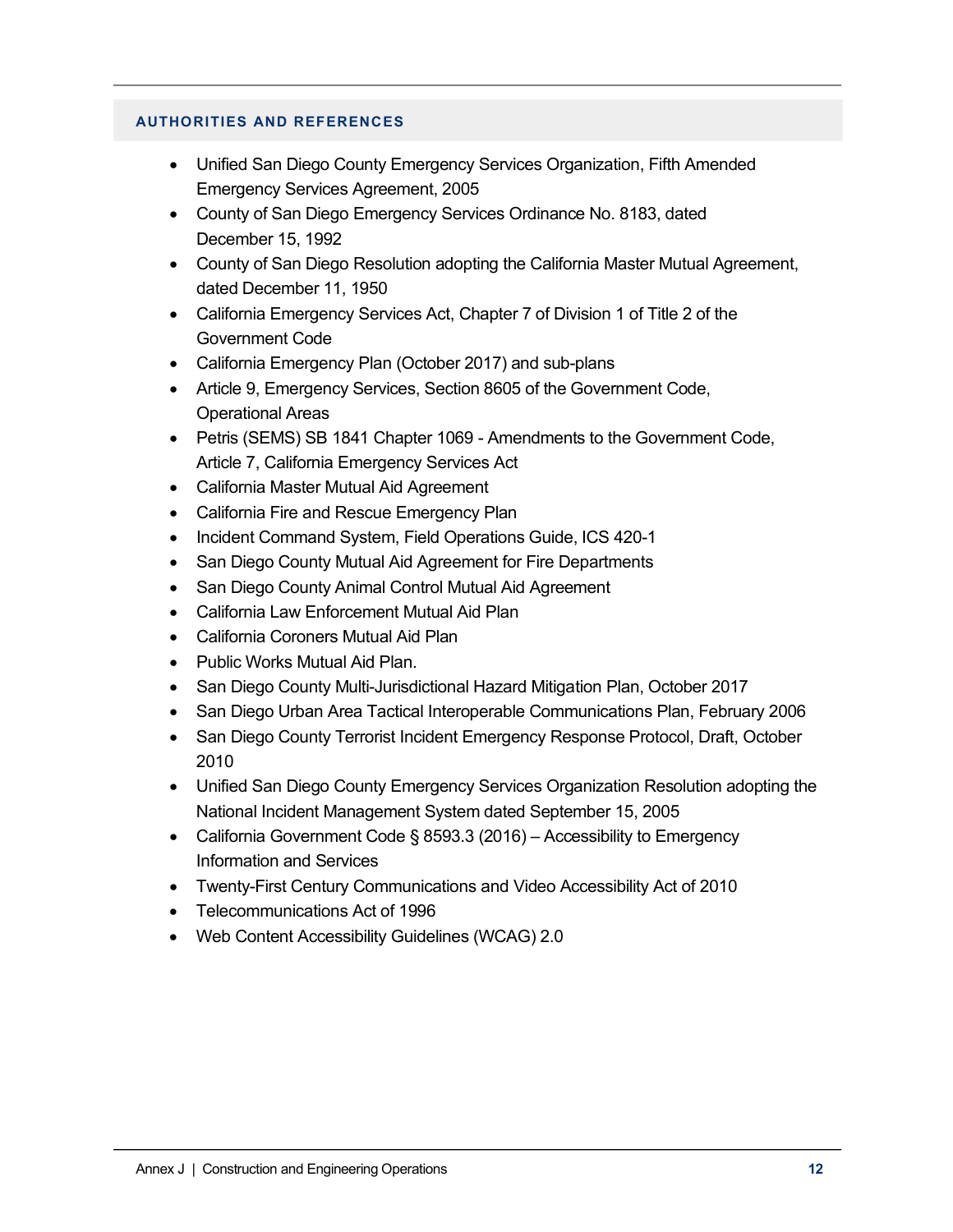#### **APPENDIX A – ADDITIONAL RESOURCES**

### **WATER OPERATIONS**

#### **INTRODUCTION**

The Water Sector in San Diego County consists of public departments, public agencies, private companies, tribal governments, and other individual suppliers of water to the San Diego region's population. The San Diego County Water Authority (Water Authority) transports approximately 90-percent of the county's water for distribution to its 24 member agencies. The member agencies deliver water to approximately 97-percent of the county's population. Approximately 165 small water systems serve the remaining 3-percent of the population, principally located in the unincorporated areas of San Diego County.

#### **AUTHORITIES**

The principal federal law that ensures safe drinking water for the public is the Safe Drinking Water Act (SDWA). The Environmental Protection Agency (EPA) sets the standards for drinking water quality and delegates implementation of the SDWA to the state of California. The State's program is managed by the Division of Drinking Water. The District Engineer is the regional representative for all water suppliers in the county, ensuring compliance with the Title 22 California Code of Regulations. The Department of Environmental Health regulates small water systems with less than 200 service connections (California Safe Drinking Water Act, Article 1, Section 116330).

#### **OBJECTIVES**

The primary objective of the Water Sector in an emergency is to maintain or restore water systems function in order to deliver a safe and reliable water supply. Functional objectives of the Water Sector are:

- Provide situational awareness to the OA EOC
- Coordinate drinking water safety and environmental health issues with the appropriate regulatory agencies
- Facilitate the use of mutual aid agreements in restoring water systems

### ORGANIZATIONS AND RESPONSIBILITIES

A diagram of the Water Sector is shown in Attachment A. In an emergency, the roles and responsibilities are as follows:

### **A. California State Water Resources Control Board, Division of Drinking Water, San Diego District Office (DDW)**

DDW is the primacy agency for all California water systems. The primary role for DDW staff from the onset of an incident is to determine the necessity of issuing water quality advisories. Water system assessments are performed by water system personnel, and reports are provided to DDW. Under certain circumstances, technical specialists from DDW can be dispatched to affected public water systems and integrate into the local emergency operations center. DDW staff work with public water systems during restoration operations to determine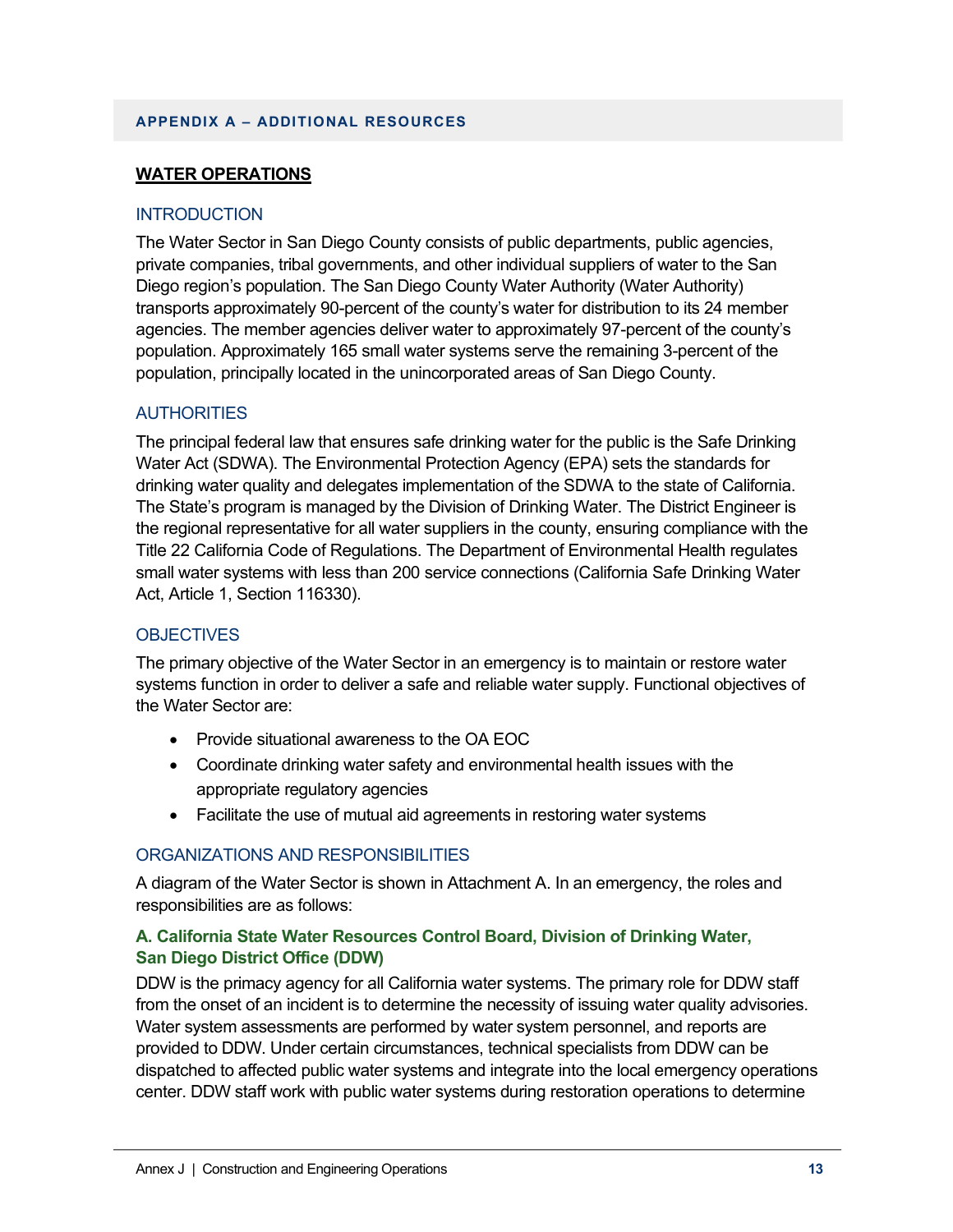appropriate actions to be taken for the lifting of water quality advisories. Only DDW, or its delegate for small water systems (DEH), can lift a water quality advisory.

## **B. San Diego County Department of Environmental Health (DEH)**

DDW has delegated authority to DEH's Land and Water Quality Division as the primacy agency for small public water systems. Small water systems are defined as those having more than 4 and fewer than 200 connections. Small water systems supply water to approximately 3-percent of the population and typically use groundwater wells as a source of water. A map of the small public water systems is shown in Attachment B. The Land and Water Quality Division has field survey teams to conduct water system damage assessments and coordinate assistance through the DEH Operational Center and County Emergency Operations Center. See **Annex H: Environmental Health Operations** for more information.

# **C. San Diego County Water Authority**

The Water Authority imports both treated and untreated water through the Metropolitan Water District of Southern California (Metropolitan), from the Colorado River and the State Water Project. The water is delivered through a system of pipelines and facilities to 24 member agencies. Each member agency then delivers water directly to consumers through its own retail distribution system. A map of the 24 member agencies is shown in Attachment D. More information about the Water Authority and its member agencies is available at sdcwa.org and on member agency websites.

In an emergency, the primary responsibility of the Water Authority and the member agencies is water system restoration in order to maintain a safe and reliable water supply. The Water Authority sends a representative to the OA EOC to assume the Water Unit Liaison position under the Construction and Engineering Branch. The Water Unit Liaison provides situational awareness and coordination for the Water Sector in the OA EOC.

# **D. San Diego County Health and Human Services Agency (HHSA), Public Health Services (PHS)**

Specific roles and responsibilities of Public Health Services include:

- Public Health Officer: In accordance with state water quality regulations will assist in enforcing water restrictions; may impose a higher level of restriction than regulations require if deemed to be protective of the public health.
- Public Health Laboratory: Bacteriological testing of drinking water for potability, environmental testing, especially food, water and sewage.

## See **Annex E: Public Health Operations** for more information.

## CONCEPT OF OPERATIONS

In an emergency in which the county's water supply or quality is affected, the Water Authority, member agencies, DEH, DDW, PHS, and OES will act in concert to:

- Conduct damage assessments and provide situation status
- Restore water systems and supply
- Ensure the quality of the water
- Determine need for supplemental drinking water
- Provide public notifications on the safety of the water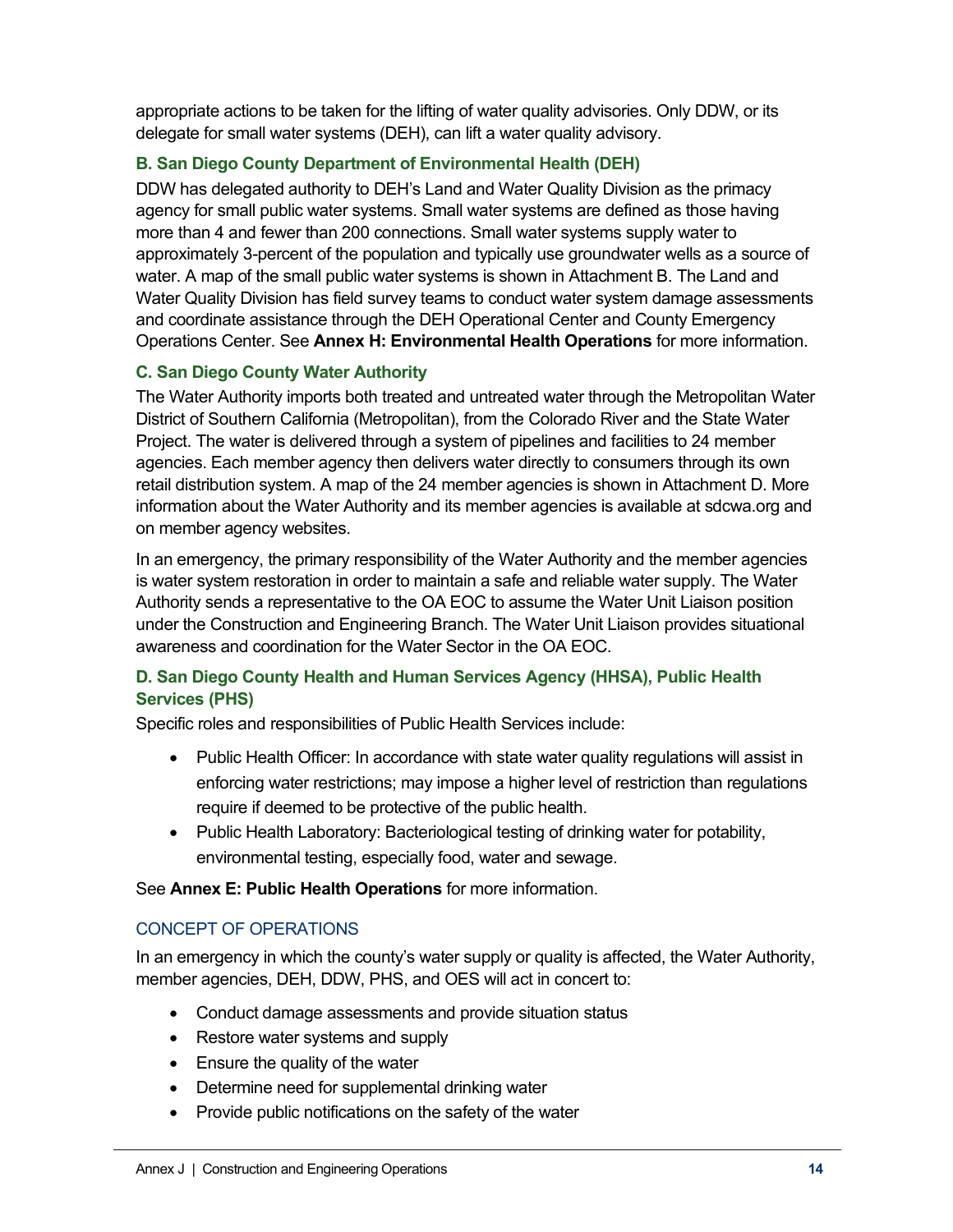# WATER SUPPLY

The Water Authority operates and maintains a regional water delivery system capable of delivering 900 million gallons of water per day. Available supply in an emergency is dependent upon many factors. Most small water systems have a single source of supply and minimal water storage capacity that may last one to two days. Water Authority member agencies have the ability to remain off the aqueduct for a ten-day period through storage, conservation, and other means. The Water Authority's Emergency Storage Project (ESP) is a system of reservoirs, interconnected pipelines, and pumping stations planned to supply enough water from 2-6 months, depending on availability from Metropolitan. As water systems are being restored, strategies for supplying water to the population may include establishing temporary connections, rerouting water, conservation, and distribution of bottled water.

## **1. Treated and Untreated Water**

The Water Authority purchases both treated and untreated water from Metropolitan and desalinated water from Poseidon Water. Untreated water is either processed by the Water Authority at its Twin Oaks Valley Water Treatment Plant or sold to agencies with their own reservoirs and treatment facilities. All treated water served in San Diego County meets or exceeds rigorous state and federal water quality regulations. Water Authority member agencies that own and operate water treatment plants within the county are:

- City of Escondido joint ownership with Vista Irrigation District
- Helix Water District
- City of Oceanside
- Olivenhain Municipal Water District
- Pendleton Military Reservation
- City of Poway
- Ramona Municipal Water District
- City of San Diego
- Santa Fe Irrigation District joint ownership with San Dieguito Water District
- Sweetwater Authority (operating for South Bay Irrigation District and National City)
- Yuima Municipal Water District

## **3. Drinking Water Distribution**

Water agencies will provide information about the affected service area to the OA EOC. Close coordination between the San Diego County Public Health Officer, the DDW, District Engineer, DEH, and the OA EOC are crucial to the safety and health of the public when distributing drinking water. In the event of an insufficient water supply due to a water quality advisory or outage, a drinking water distribution plan coordinated by the OA EOC will be implemented. Guidance for distribution of emergency drinking water is located in the CAL OES publication Multi-Agency Response Guidance for Emergency Drinking Water Procurement & Distribution.

## WATER SECTOR MUTUAL AID AGREEMENTS

Water Agencies maintain mutual aid agreements on the local (among Member Agencies – see attachment D), regional (with Metropolitan's Member Agencies) and state level (CalWARN). If affected agencies are unable to meet their needs through these agreements, then a request will be made to the OA EOC.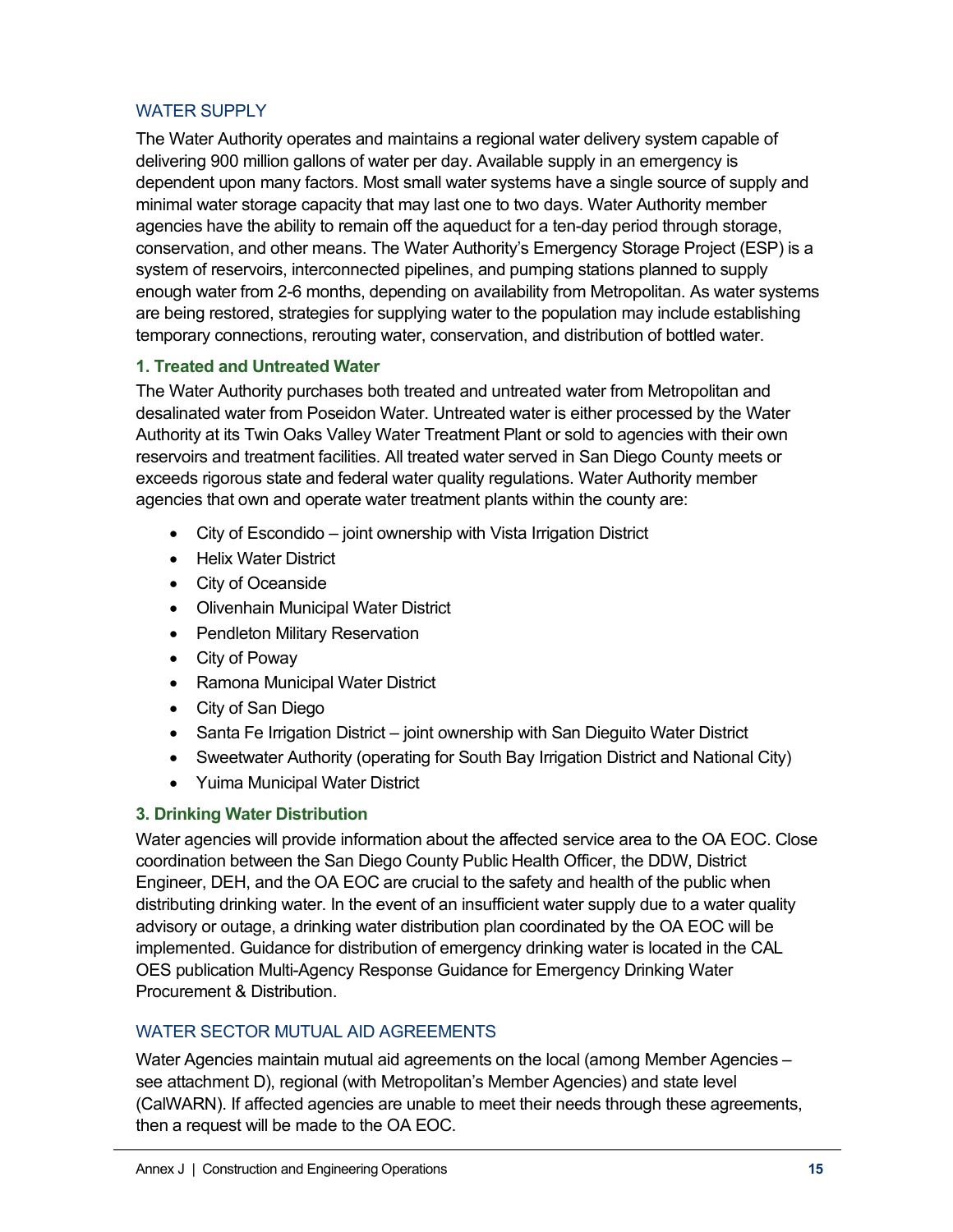#### **ATTACHMENT A**

### **WATER SECTOR**

Primary Agency Relationships

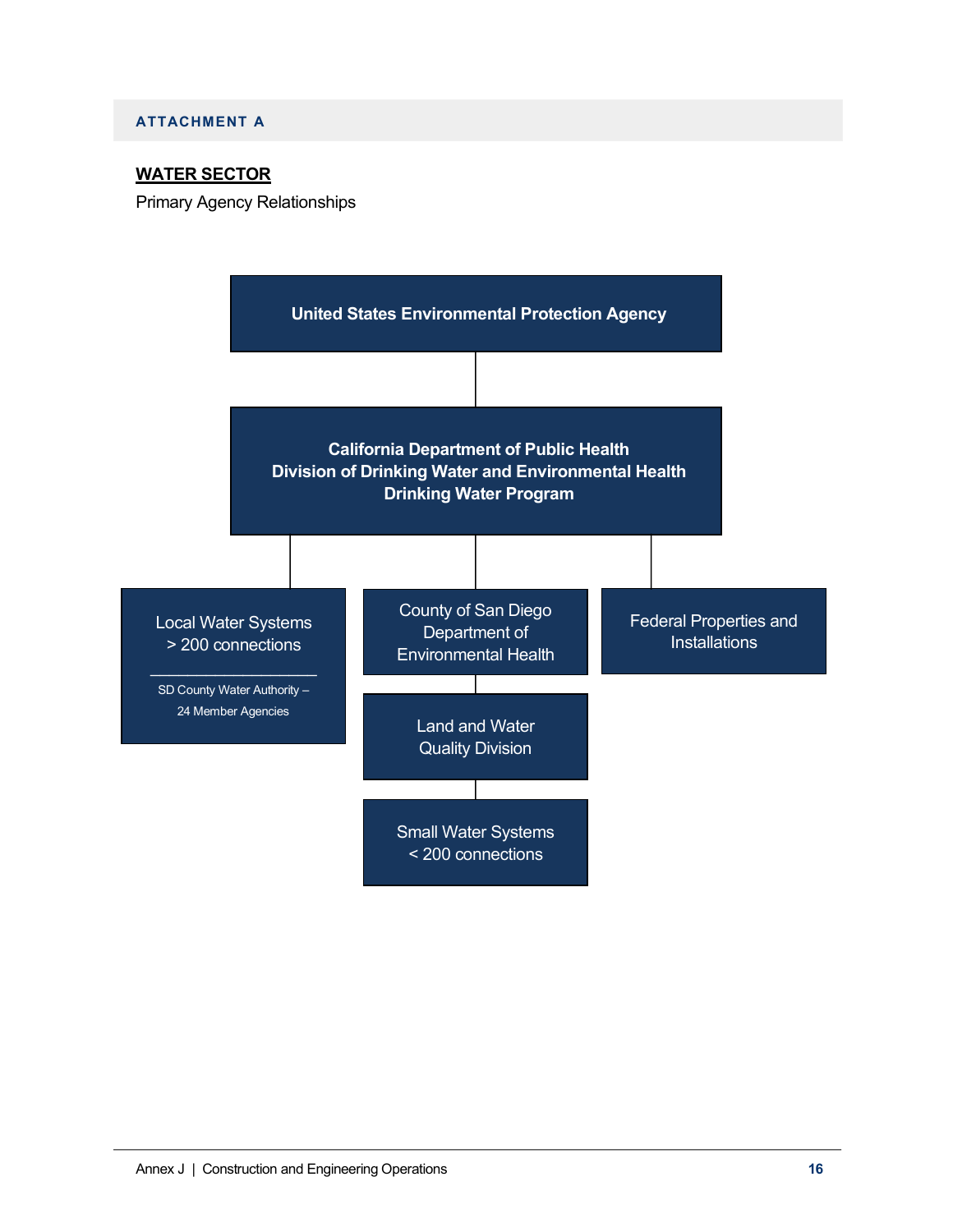#### **ATTACHMENT B**

#### **SMALL PUBLIC WATER SYSTEMS**

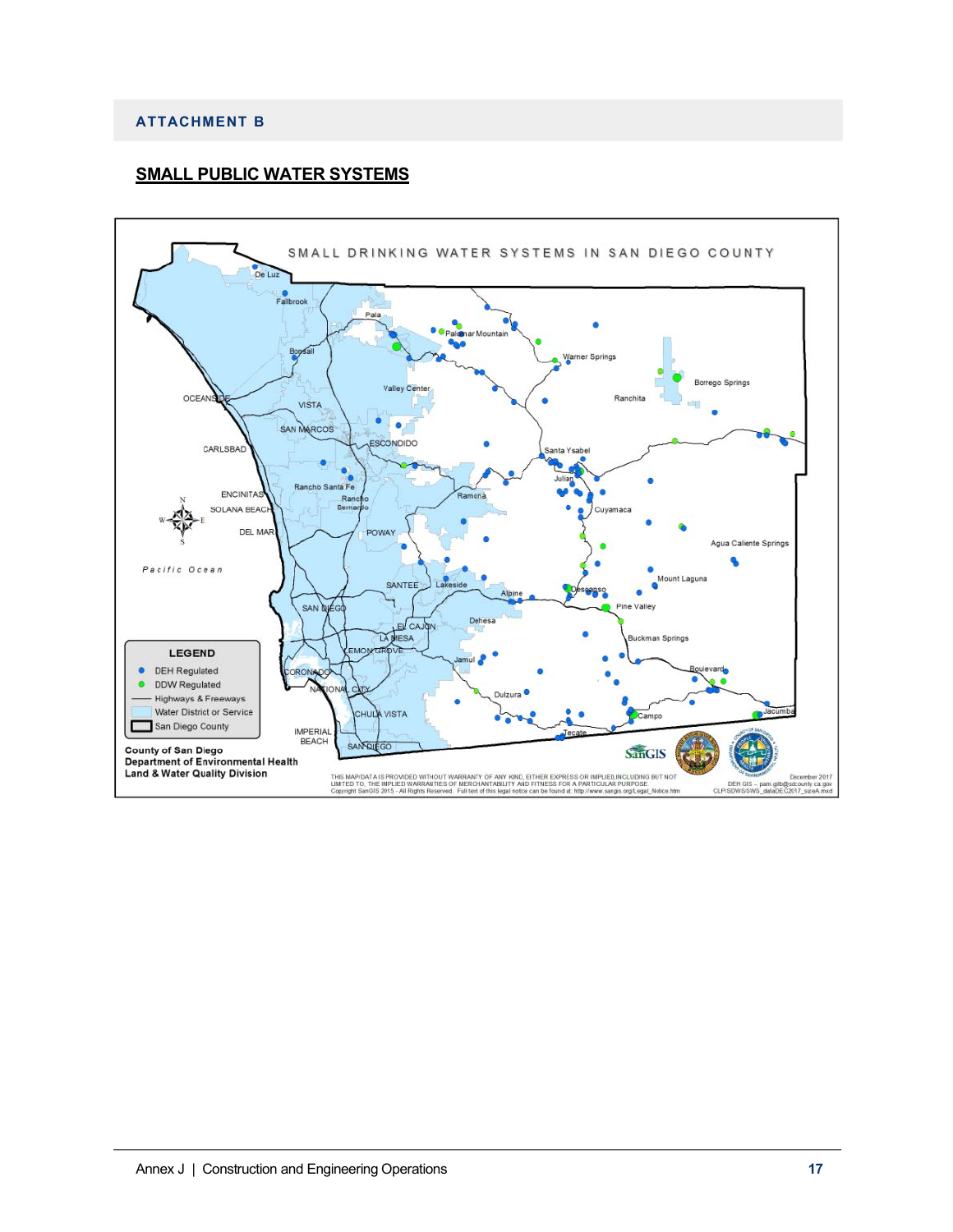#### **ATTACHMENT C**



## **SAN DIEGO COUNTY WATER AUTHORITY MEMBER AGENCIES**

A member of the San Diego County Board of Supervisors also serves as a representative to the Water Authority board of directors.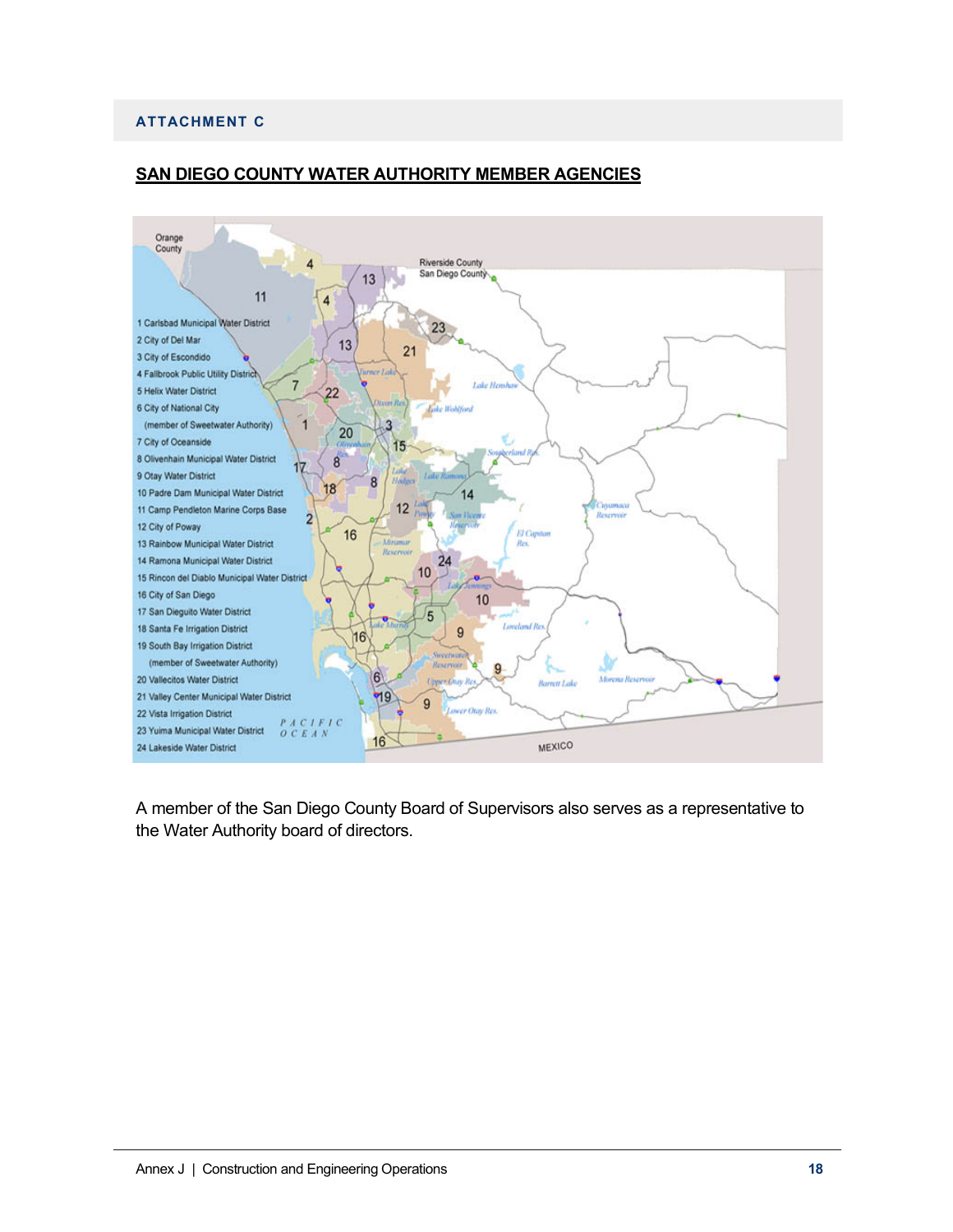### **ATTACHMENT D**

# **MUTUAL AID MATRIX**

| <b>AGENCY</b>                                        | <b>MEMBER</b><br><b>AGENCY</b><br><b>AGREEMENT</b><br><b>W/WATER</b><br><b>AUTHORITY</b> | <b>CAL</b><br><b>WARN</b> | <b>MARS</b><br><b>(METROPOLITAN</b><br><b>WATER DISTRICT</b><br>OF SOUTHERN<br><b>CALIFORNIA)</b> | <b>OTHER</b>  |
|------------------------------------------------------|------------------------------------------------------------------------------------------|---------------------------|---------------------------------------------------------------------------------------------------|---------------|
| San Diego County<br><b>Water Authority</b>           | Y                                                                                        | Y                         | Y                                                                                                 |               |
| Carlsbad Municipal<br><b>Water District</b>          | Y                                                                                        |                           |                                                                                                   |               |
| Del Mar, City of                                     | Y                                                                                        | Y                         |                                                                                                   |               |
| Escondido, City of                                   | Y                                                                                        |                           |                                                                                                   |               |
| <b>Fallbrook Public</b><br><b>Utility District</b>   | Y                                                                                        |                           |                                                                                                   |               |
| <b>Helix Water District</b>                          | Y                                                                                        | Y                         |                                                                                                   | $\star$       |
| <b>Lakeside Water District</b>                       |                                                                                          |                           |                                                                                                   | $\pmb{\star}$ |
| Oceanside, City of                                   | Y                                                                                        | Y                         |                                                                                                   |               |
| Olivenhain Municipal Water<br><b>District</b>        | Υ                                                                                        |                           |                                                                                                   |               |
| <b>Otay Water District</b>                           | Y                                                                                        | Y                         |                                                                                                   | $^\star$      |
| Padre Dam Municipal Water<br><b>District</b>         | Y                                                                                        | Υ                         |                                                                                                   | $^\star$      |
| Camp Pendleton<br>Marine Corps Base                  |                                                                                          |                           |                                                                                                   |               |
| Poway, City of                                       | Y                                                                                        |                           |                                                                                                   |               |
| Rainbow Municipal<br><b>Water District</b>           | Υ                                                                                        | Y                         |                                                                                                   |               |
| Ramona Municipal<br><b>Water District</b>            | Y                                                                                        | Y                         |                                                                                                   |               |
| Rincon del Diablo Municipal<br><b>Water District</b> | Y                                                                                        | Y                         |                                                                                                   |               |
| San Diego, City of                                   | Υ                                                                                        |                           |                                                                                                   |               |
| San Dieguito<br><b>Water District</b>                | Y                                                                                        | Y                         |                                                                                                   |               |
| Santa Fe Irrigation District                         | Υ                                                                                        |                           |                                                                                                   |               |